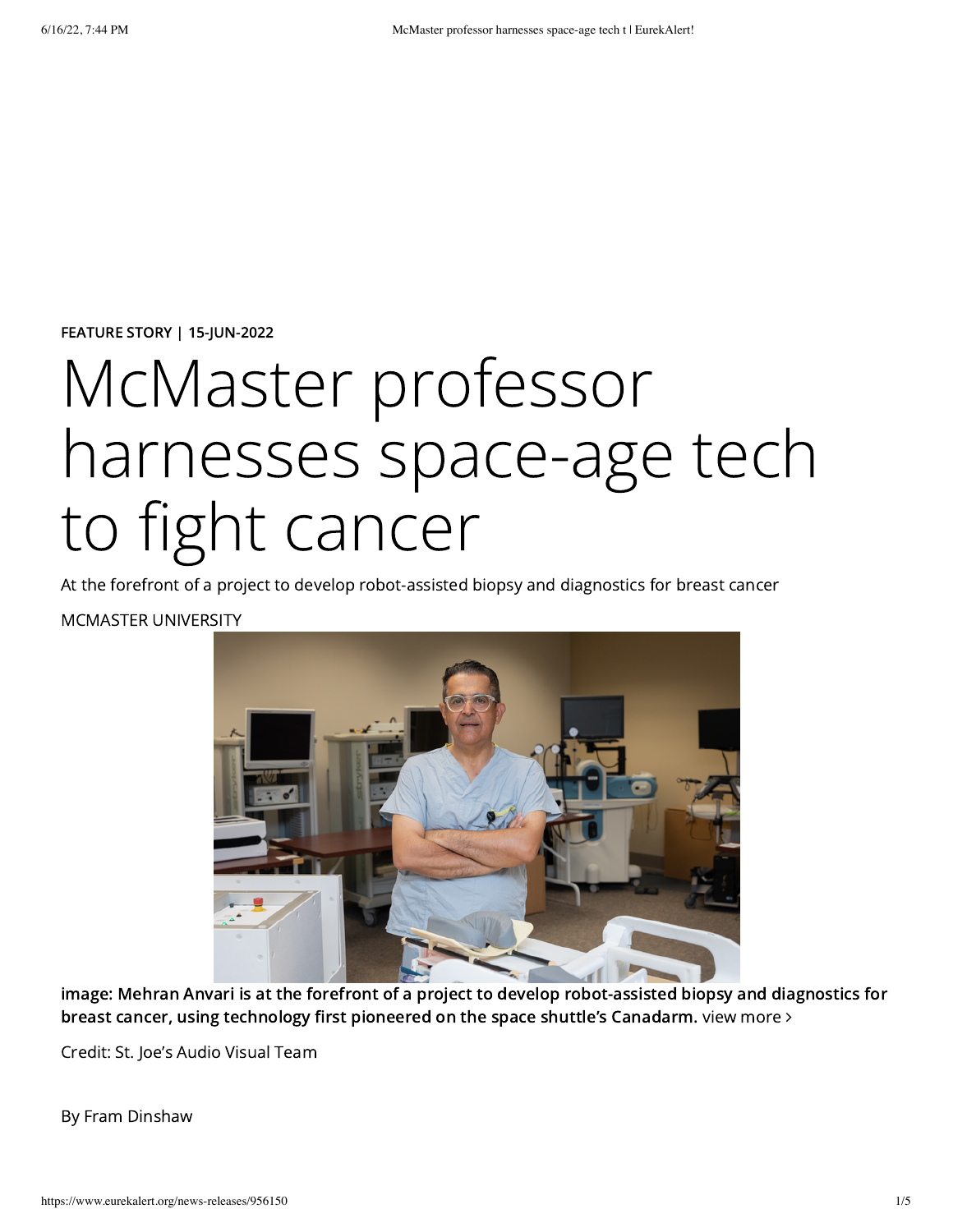Mehran Anvari has always been something of a pioneer, having performed one of the world's first remotecontrolled robotic surgeries. He was in Hamilton; the patient was in North Bay.

The McMaster University professor of surgery tested how remote surgery could be done in space, working with NASA astronauts in a laboratory 19 metres underwater off the Florida Keys.

Anvari is now at the forefront of a project to develop robot-assisted biopsy and diagnostics for breast cancer, using technology first pioneered on the space shuttle's Canadarm.

He is furthering his vision with Paul Chipperton, CEO and president of Insight Medbotics Inc. (IMI), through a \$435,000 grant from the McMaster Seed Fund (MSF). They plan to market their product in the large US market.

"The care patients receive for breast cancer is still not ideal, and while MRI scans can provide highly detailed images, they may detect small lesions that may or may not be cancer and must be checked by radiologists in big-city hospitals," said Anvari, who is the scientific director and CEO of the Centre for Surgical Invention and Innovation.

Anvari is also the founding director of both the Centre for Minimal Access Surgery, the McMaster Institute for Surgical Invention, Innovation and Education and a surgeon at St. Joseph's Healthcare Hamilton.

Anvari's work in robotic medicine was recognized by NASA in 2015, for his work on the image-guided automated robot (IGAR) that detects cancerous lesions, in doing so bringing space technology back to Earth.

IGAR works in combination with MRI scanners to find lesions. The robot streamlines the manoeuvres involved in MRI scanning, in turn speeding up patient flow through the clinic.

"By automating this procedure using robotics, we can avoid the need to transfer patients to specialized hospitals. Instead, we are providing improved care to patients wherever they live," said Anvari.

Chipperton said that every woman over 40 should at least have an annual mammogram, but these X-rays do not always detect cancerous lesions. Mammograms are even less effective in women with 'dense' breasts, as both regular and cancerous tissues appear similar in these patients.

According to independent clinical sources, more than 25 million American women of breast cancer screening age have dense breasts, and others also have a genetic pre-disposition to breast cancer, making accurate and detailed scans essential.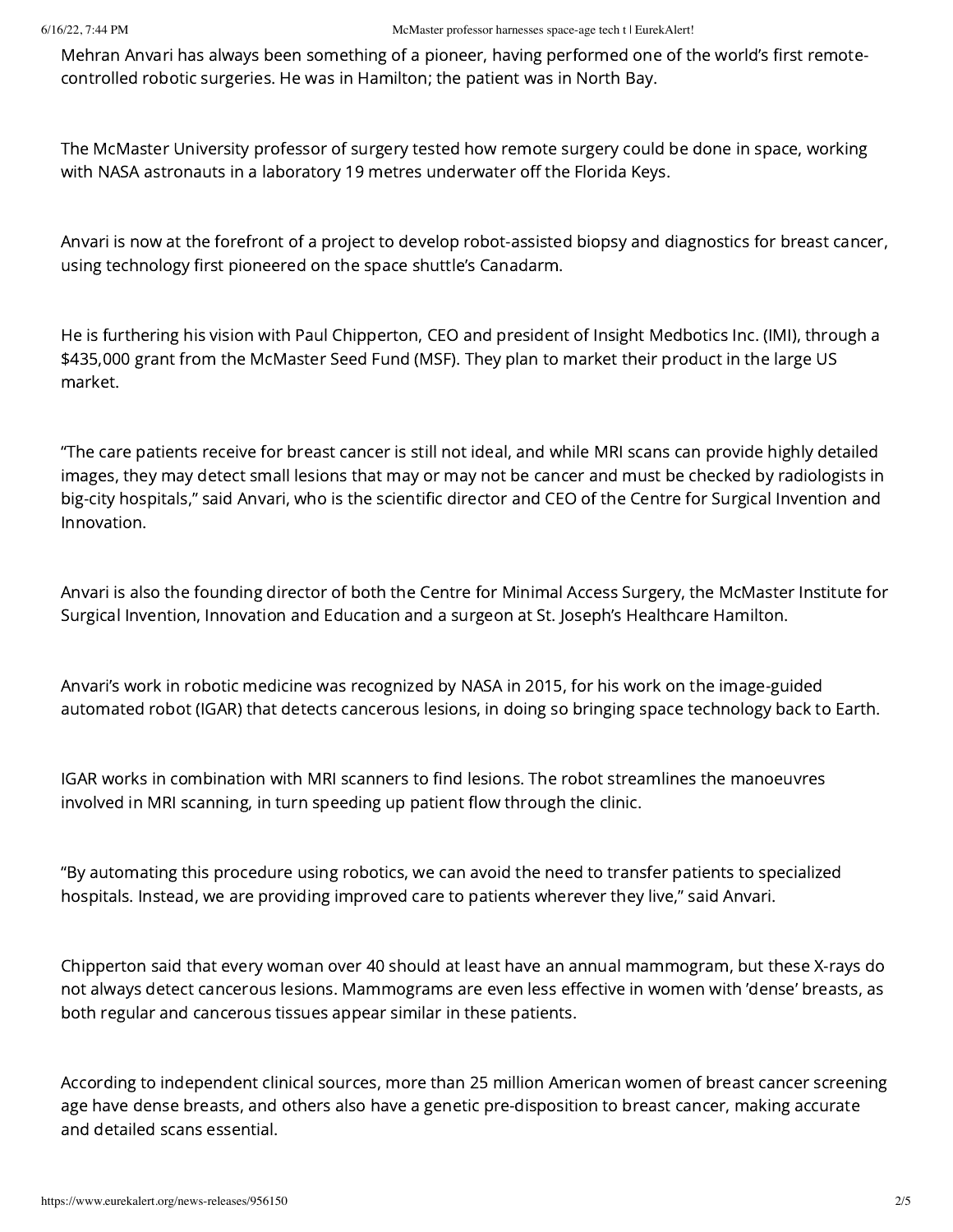While MRI scans are recommended for such patients, a lack of trained radiologists in rural and remote communities means many women who need MRIs often go without.

"Eventually we intend to build robots that can provide 'one-stop shopping' for diagnostics, biopsies and treatment for patients in remote areas, but we still need the regulatory approval," said Anvari.

Chipperton said that, for now, IMI is focusing its marketing efforts on the United States, as its for-profit health-care system can quickly implement and adapt to new technology.

He said the Canadian health-care system, by contrast, responds much more slowly to innovative new technologies like IGAR.

"American health-care systems pay. If there is both a supply and a demand, a transaction will take place," said Chipperton.

"We are finishing the relevant documentation we need to submit to the US Food and Drug Administration for regulatory approval within the next six months."

However, Chipperton said IMI's new product will still be rolled out in Canada, with high-profile medical professionals in major cities using and validating the robotic MRI platform.

He said that once radiologists, oncologists and others in the breast cancer care community use such systems and provide feedback, the robotic technology can be more widely implemented.

"Mehran believes there will be a trickle-down as the robotics technology is perfected, to deliver telemedicine in rural and remote Canadian communities," said Chipperton.

"Our ultimate vision is a national health care system that is available from Toronto to Tuktoyaktuk, made possible by telemedicine and robotics."

Since he conducted his first telerobotic surgery in 2003, Anvari's robotics prowess has led to research support from the Canadian Space Agency and NASA, with 12 patents being created.

Anvari said the robotics technology under development could be used in future crewed space missions to help astronauts in medical distress, including to the moon and Mars.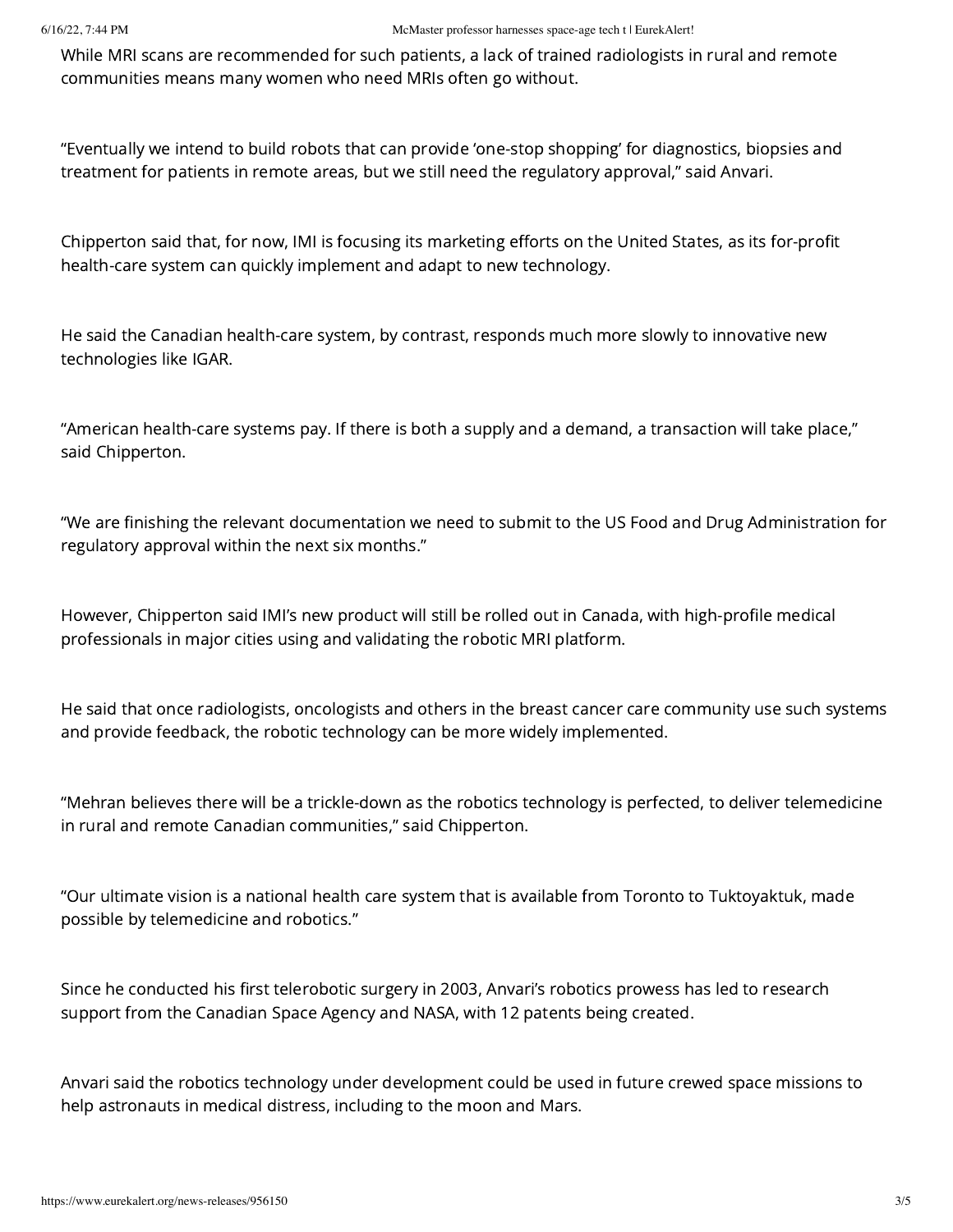Chipperton is well-versed in bringing such innovative ideas to market, as he already has 30 years of launching tech start-ups and also teaches part-time for McMaster University's Master of Engineering/Technology Entrepreneurship & Innovation program.

Before helming IMI, Chipperton was co-founder and CEO of Profound Medical Inc., where he raised more than \$16 million in funding to establish clinical trials of a new MRI-guided thermal treatment for prostate cancer.

His former start-up is now listed on both NASDAQ and the TSX.

"Not many people get to work on projects and build companies that can change people's lives, both figuratively and literally," said Chipperton.

"There is an altruistic satisfaction that you don't get with most jobs."

Chipperton said that IMI is well ahead in its regulatory and pre-commercialisation activities, although financing for the new robotics technology is still in its early stages.

He said the McMaster's support is a key driver of IMI's success.

"The McMaster Seed Fund is absolutely vital for us in securing regulatory clearance, which is among the most challenging goals of any medical technology company, and the most valuable inflection point in any company's life," said Chipperton.

Karen Mossman, McMaster's vice-president of research, said IMI's proposal was one of 18 submitted to the McMaster Seed Fund from a variety of disciplines within the faculties of engineering, science and health sciences.

"The McMaster Seed Fund was designed to foster our culture of commercialization and social innovation across the university in an effort to positively impact society and it is certainly living up to its mandate," said Mossman.

The fund was established to enable start-ups at the university to complete value-add experiments or validate their market that will best position them for a series A investment. IMI was recommended for funding based on the quality of the team and the technology.

The McMaster Industry Liaison Office manages the fund.